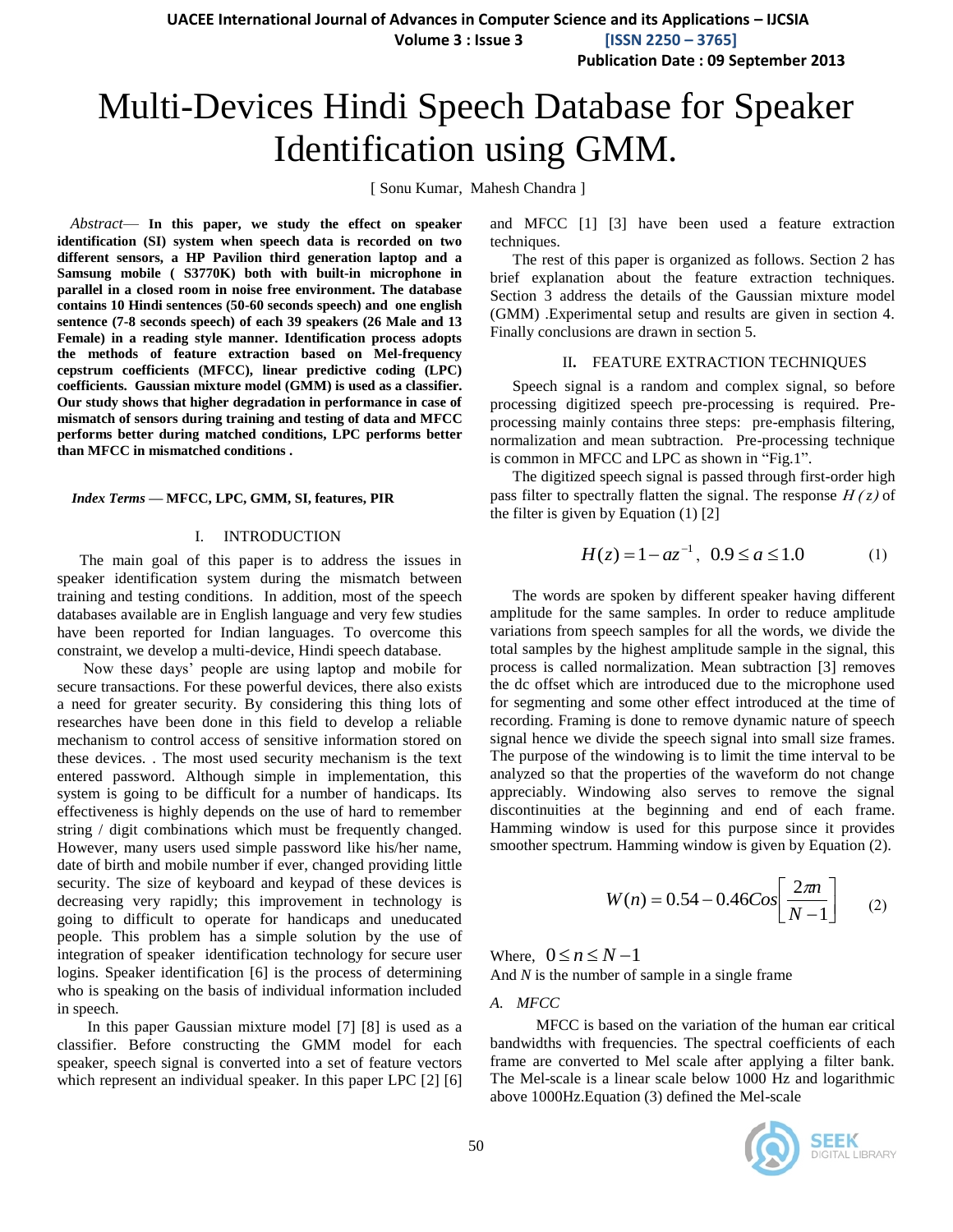## **UACEE International Journal of Advances in Computer Science and its Applications – IJCSIA Volume 3 : Issue 3 [ISSN 2250 – 3765]**

#### **Publication Date : 09 September 2013**

$$
Mel(f) = 2595 \log[1 + f/700]
$$
 (3)

Where  $Mel(f)$  is the pitch in Mels corresponding to actual frequency *f* .



Figure.1. LPC and MFCC feature extraction

 Fast-Fourier transform (FFT) is used to calculate the Npoint discrete Fourier transform (DFT) of a Hammingwindowed input signal in an efficient manner, saving processing power and reducing computational time as shown in Equation (4).

$$
|S(f)|^2 = \left| \sum_{n=1}^{N} s(n) e^{-j2\pi f n} / N \right|^2 \tag{4}
$$

Where  $1 \le f \le N$  and  $s(n)$  is the pre-processed and windowed speech frame which is converted to frequency domain and leads to energy spectrum. Now pass this to a group

of Mel- triangular filter bank having order 20 and unity height, uniformly scale in Mel scale. The output of Mel scale filters can be calculated by weighted summation of filter response

 $W_k(f)$  and energy spectrum  $|S(f)|^2$  as shown in Equation (5)

$$
e(i) = \sum_{k=1}^{N/2} \left| Y(k) \right|^2 W_K(f) \tag{5}
$$

Where i=1 to Q (order of Mel filter) and finally discrete cosine transform (DCT) is applied to the log of the Mel-spectral coefficients to obtain the Mel-Frequency Cepstral Coefficients.DCT has higher degree of spectral compaction and tends to have more of its energy concentrated in a small number of coefficient when compared to other transform.

$$
C_m = \sqrt{\frac{2}{Q}} \sum_{l=1}^{Q-1} \log \left[ e(i+1) \right] \cdot \cos \left[ m \left( \frac{2l-1}{2} \right) \frac{\pi}{Q} \right] \tag{6}
$$

Where *m* belongs to number of coefficients taken  $1 \le m \le T$ , *T* is desired coefficients and  $C_m$  are the final MFCC coefficients given by Equation (6).

Out of extracted coefficients, the first one is discarded as it represents the DC component. These cepstral features are most efficient features for speaker identification.

#### *C*. *LPC*

LPC is the most common techniques for low bit-rate speech coding and is a very important tool in speech analysis. Linear prediction is a method which predicts the nth sample of the signal by forming a linear combination of p previous based on LPC Model. The linear combination is usually optimized by minimizing the square of the prediction error. "Fig. 2" shows the LPC model[2] of speech synthesis, let *S* (n) be a speech sample as shown in Equation (7)

$$
S(n) = \sum_{k=1}^{p} a_k S(n-k) + Gu(n)
$$
 (7)

We consider the linear combination of past P samples as  $S(n)$ as shown in Equation (8).

$$
\overline{S}(n) \cong \sum_{k=1}^{p} a_k S(n-k)
$$
 (8)

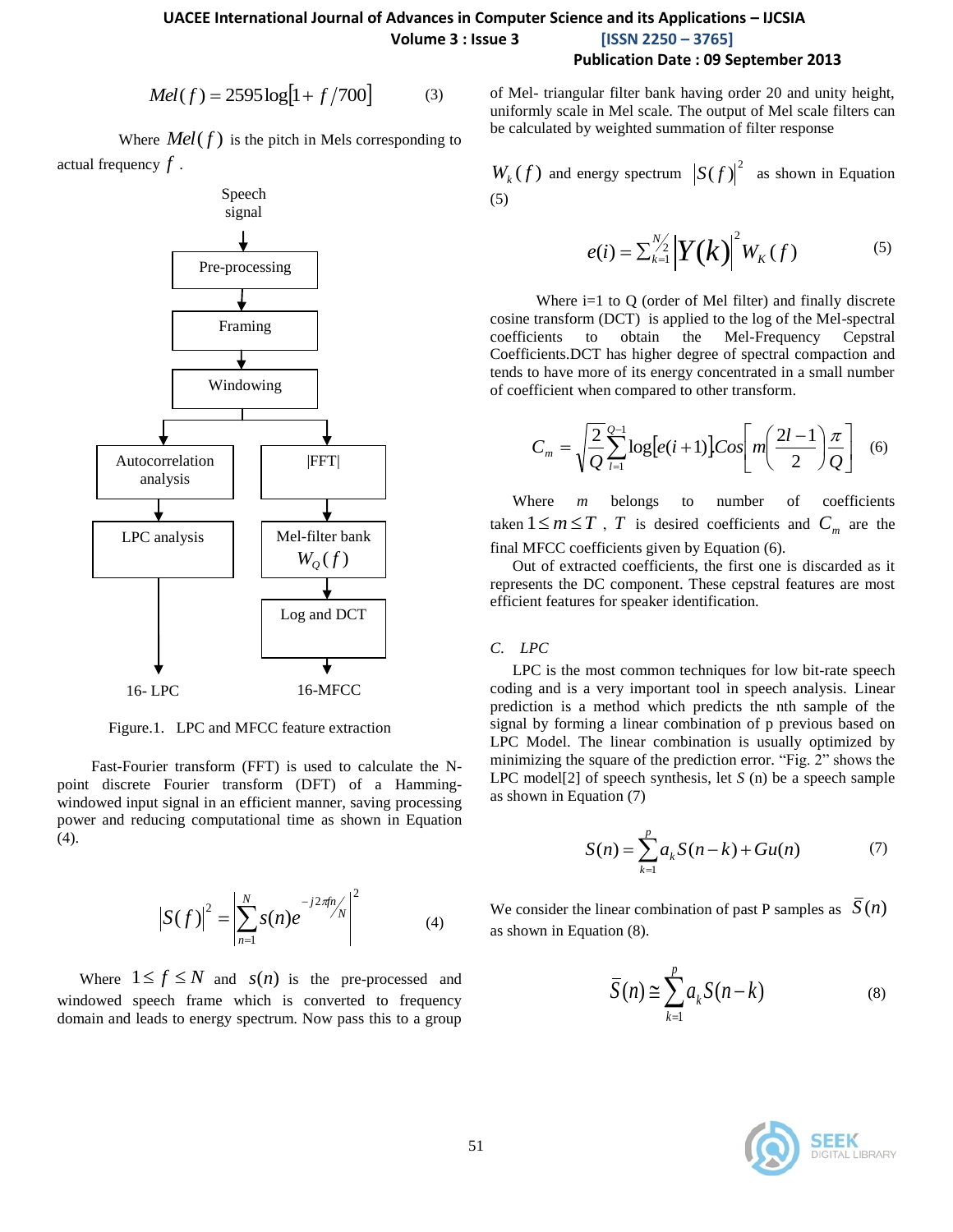#### III. GMM

Gaussian Mixture Models are probability density models that comprise a number of component Gaussian functions. Gaussian mixture densities is a weighted sum of M component densities [1] given by equation,

$$
p(X / \lambda_s) = \sum_{i=1}^{M} w_i^s * b_i^s(X)
$$
 (10)

Where  $w_i^s$  are the mixture weights, i=1, 2...*M*, X is a D dimensional value data vector and  $b_i^s(X)$  $\int_i^s$  $(X)$  are the Gaussian densities for s speakers as given in Equation (11).

$$
b_i^s(X) = \frac{1}{(2\pi)^{\frac{D}{2}} \left| \sum_i^s \right|^{0.5}} e^{\left( \frac{-1}{2} (X - \mu_i^s) \left( \sum_i^s \right)^{-1} (X - \mu_i^s) \right)}
$$
(11)

Where  $\mu_i^s$  represent mean vector,  $\sum_i^s$  as covariance matrix.

During training, maximum likelihood parameters can be estimated using Expectation maximization algorithm (EM) [9]. This algorithm generates the highest value of log-likelihood after 5-20 iteration. After these iteration the model parameters converges to stable values. For a number of feature vectors  $X = x_1, x_2...x_T$  the log-likelihood of a model  $\lambda_s$  for T frames utterance can be calculated as

$$
L_{s}(X) = \log p(X/\lambda_{s}) = \sum_{t=1}^{T} \log p(X_{t}/\lambda_{s})
$$

The value of  $L_s(X)$  is computed for all s speaker models enrolled in the system.

### **IV. Experimental setup and Results**

Database contains ten Hindi sentences of 39 speakers (26 male and 13 female) recorded in parallel in a reading style using a two different devices a Samsung mobile and a laptop in a built-in microphone. Each sentence has 5-8 seconds speech that means 60-70 seconds speech in total for every speaker. A sampling rate of 16 KHz and 16-bit resolution with mono channel was taken. Speakers from age group of 18 to 30 years





 LPC Model Figure 2.2: Speech Synthesis Model Based on

The Prediction error e (n) is defined as,

$$
e(n) = S(n) - \overline{S}(n)
$$

$$
e(n) = S(n) - \sum_{k=1}^{p} a_k S(n-k)
$$
 (9)

By minimizing this sum of the squared differences between the actual speech samples and the linearly predicted ones, a unique set of predictor coefficients is determined as given in Equation (9).

LPC uses the Levinson-Durbin recursion to solve the normal equations that arise from the least-squares formulation. This computation of the linear prediction coefficients is often referred to as the autocorrelation method.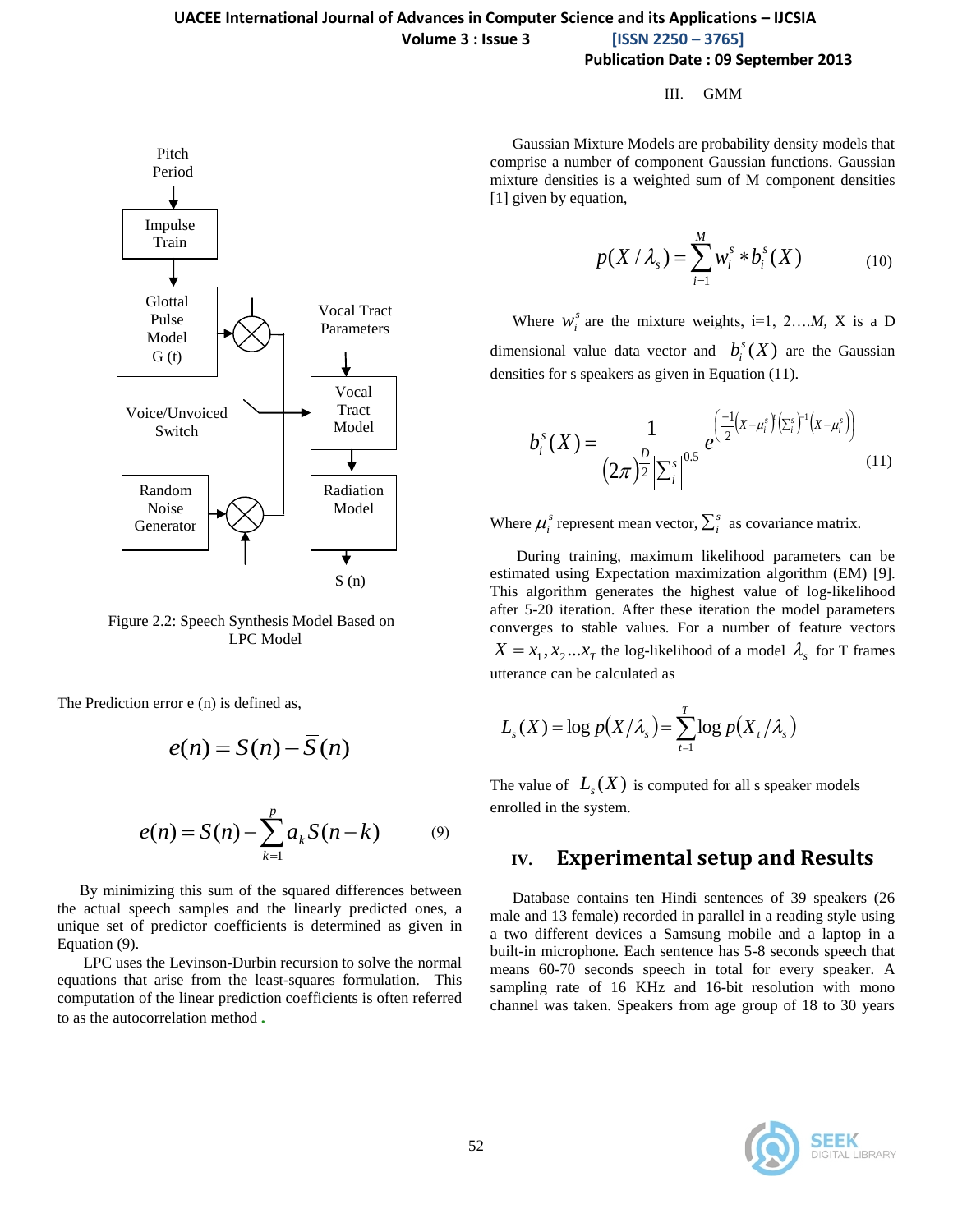## **UACEE International Journal of Advances in Computer Science and its Applications – IJCSIA Volume 3 : Issue 3 [ISSN 2250 – 3765]**

**Publication Date : 09 September 2013**

were chosen. All speakers uttered same sentences which were recorded in a noise-free environment

 Before calculating the features, we divided the speech signal in frames of 25 ms with 15 ms overlapping. In our paper we have taken 20 triangular Mel filter bank for MFCC and LPC model order 15 for calculating 16 coefficient of each MFCC and LPC. Now the 39 GMM model were trained with the calculated frame based features. Feature vectors of first 150 frames of first sentence of each speaker were taken for testing; hence we got a total of 5850 features for testing.

"Fig.3" shows the setup of speaker identification process using GMM classifier [3].



Figure 3. Speaker identification using GMM

Experiments were conducted to study the difference in identification rate by varying the Gaussian mixture densities, M.

Percentage identification rate (PIR) =

Number of utterances correctly identified

Total number of utterances under test

According to the results present in Table I and Table II as the number of mixture component density is increasing PIR is increasing.

Table I. Results for Percentage Identification rate (PIR) using MFCC technique.

|    | Mixture component density $(M)$ | Average |        |       |
|----|---------------------------------|---------|--------|-------|
|    | $L=4$                           | $L=8$   | $L=16$ |       |
| LL | 82.45                           | 86.85   | 88.37  | 85.90 |
| MМ | 82.60                           | 87.33   | 88.51  | 86.23 |
| LМ | 33.91                           | 34.57   | 31.81  | 33.43 |
| ML | 42.92                           | 44.71   | 44.40  | 44.01 |

Where LL means training with laptop database and testing with laptop database. MM means training with Mobile database and testing with mobile database. LM means training with laptop database and testing with mobile database. ML means training with mobile database and testing with laptop database.

| Table II. | Results for percentage identification rate (PIR) |
|-----------|--------------------------------------------------|
|           | using LPC technique.                             |

|    | Mixture component density(M) | Average |        |       |
|----|------------------------------|---------|--------|-------|
|    | $L=4$                        | $L=8$   | $L=16$ |       |
| LL | 70.31                        | 78.46   | 78.24  | 75.67 |
| MM | 79.45                        | 76.77   | 80.00  | 78.74 |
| LM | 40.96                        | 42.85   | 43.05  | 42.29 |
| ML | 50.50                        | 57.64   | 57.54  | 55.23 |